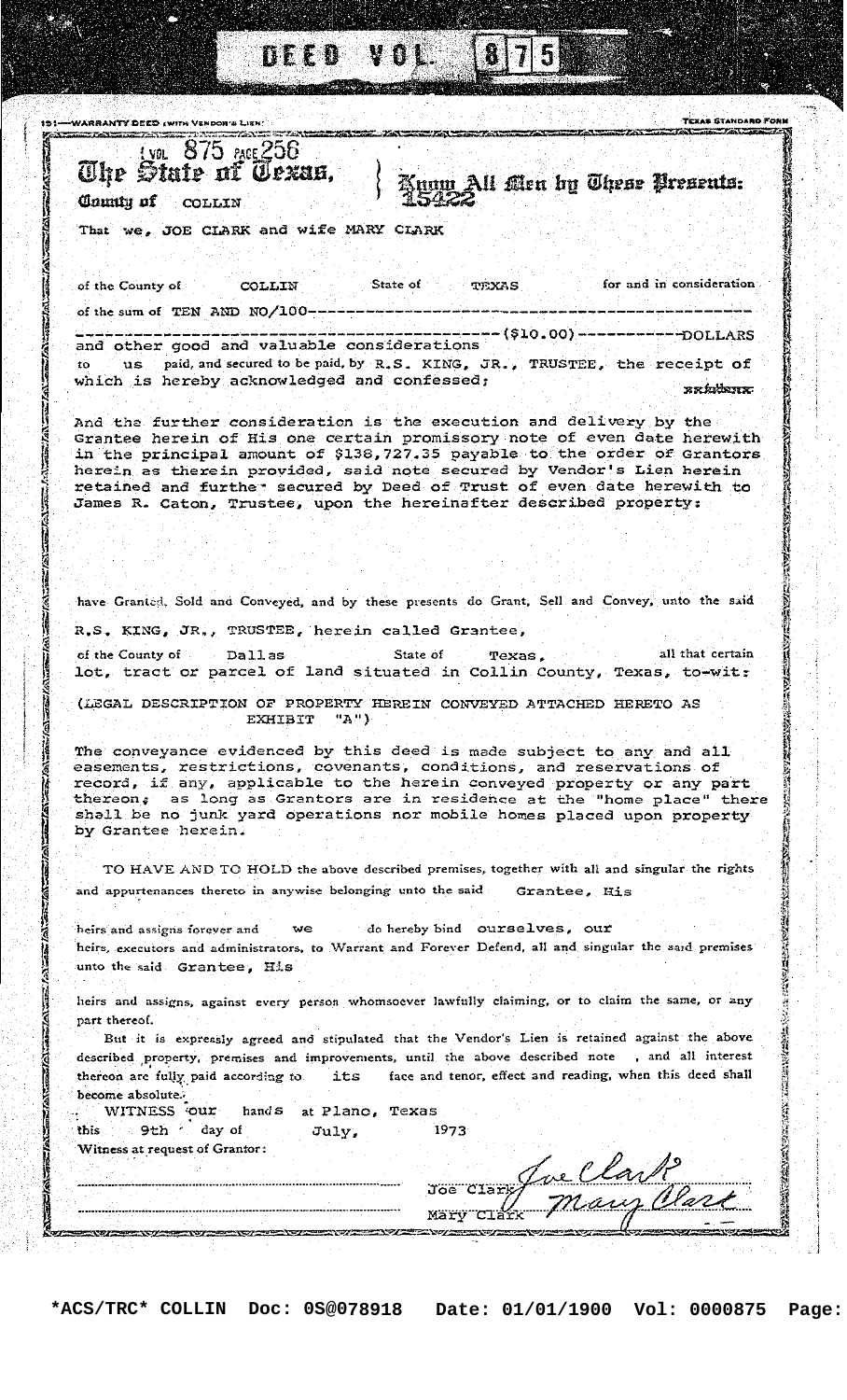| THE STATE OF TEXAS,                                                         | SINGLE ACKNOWLEDGMENT<br>VOL 875 PACE 257                                                                                                                                                     |
|-----------------------------------------------------------------------------|-----------------------------------------------------------------------------------------------------------------------------------------------------------------------------------------------|
|                                                                             | COUNTY OF COLLIN SOLUTE SUPER THE REAL STATE OF SAID COUNTY and State, on this day personally appeared                                                                                        |
| JOE CLATICLE wife, MARY CLARK<br>me that                                    | how a set to be the person S whose name S are subscribed to the foregoing instrument, and acknowledged to<br>the 49 I executed the same for the purposes and consideration therein expressed. |
|                                                                             | GIVEN UNDER MY HAND AND SEAL OF OFFICE,<br>day of $\overline{J}$ uly A.D. 1973<br>this the                                                                                                    |
|                                                                             |                                                                                                                                                                                               |
|                                                                             | H Kirchot<br>Cóllin<br>Notary Public in and for<br>County. Texas                                                                                                                              |
| THE STATE OF TEXAS,                                                         | SINCLE ACKNOWLEDGMENT                                                                                                                                                                         |
| <b>COUNTY OF</b>                                                            | BEFORE ME, the undersigned, a Notary Public in and for said County and State, on this day personally appeared                                                                                 |
| known to me to be the person<br>whose name                                  | subscribed to the foregoing instrument, and acknowledged to                                                                                                                                   |
| me that<br>he                                                               | executed the same for the purposes and consideration therein expressed.<br>GIVEN UNDER MY HAND AND SEAL OF OFFICE,                                                                            |
| (L. S.)                                                                     | A. D. 19<br>this the<br>day of                                                                                                                                                                |
|                                                                             |                                                                                                                                                                                               |
|                                                                             | Notary Public in and for<br>County, Texas<br>SINGLE ACKNOWLEDGMENT                                                                                                                            |
| THE STATE OF TEXAS,<br>COUNTY OF                                            | BEFORE ME, the undersigned, a Notary Public in and for said County and State, on this day personally appeared                                                                                 |
| known to me to be the person whose name<br>me that<br>he                    | subscribed to the foregoing instrument, and acknowledged to<br>executed the same for the purposes and consideration therein expressed.<br>GIVEN UNDER MY HAND AND SEAL OF OFFICE,             |
|                                                                             | A. D. 19<br>this the<br>day of                                                                                                                                                                |
| (L, S.)                                                                     |                                                                                                                                                                                               |
|                                                                             | Notary Public in and for<br>County, Texas                                                                                                                                                     |
| THE STATE OF TEXAS,<br>COUNTY OF                                            |                                                                                                                                                                                               |
| day of                                                                      | I HEREBY CERTIFY that the foregoing instrument of writing with its certificate of authentication, was filed for<br>, A. D. 19<br>o'clock<br>м.,<br>at                                         |
| , page                                                                      | A. D. 19<br>day of<br>, of the Records of said County.                                                                                                                                        |
| the day<br>and y                                                            | WITNESS MY HAND and the Seal of the County Court of said County, at my office in                                                                                                              |
| (L, S.)                                                                     | County Clerk<br>County, Texas                                                                                                                                                                 |
|                                                                             | Deputy.<br>в,                                                                                                                                                                                 |
| record in my office on the<br>and was duly recorded by me on the<br>in Vol. |                                                                                                                                                                                               |
|                                                                             | Deputy<br>Deputy                                                                                                                                                                              |
|                                                                             | County Records<br>$-$ , A, D, 19 $-$<br>County Clerk<br>County Clerk<br>A.D. 19.                                                                                                              |
|                                                                             | on Page                                                                                                                                                                                       |
| EROM<br>ς                                                                   | RECORDEI<br>۲                                                                                                                                                                                 |
| <b>Marranty Deed</b><br>FILED FOR RECORD                                    | This instrument should be filed immediately with<br>the County Clerk for Record.<br>The Odee Company, Publishers, Dalla<br>day of.<br>.o'clock<br>Recording Fee \$.                           |

 $\mathbb{Z}^N$ 

e.

H

 $\overline{\phantom{a}}$ 

 $\overline{\mathbf{f}}$ 

\*ACS/TRC\* COLLIN Doc: 0S@078918 Date: 01/01/1900 Vol: 0000875 Page: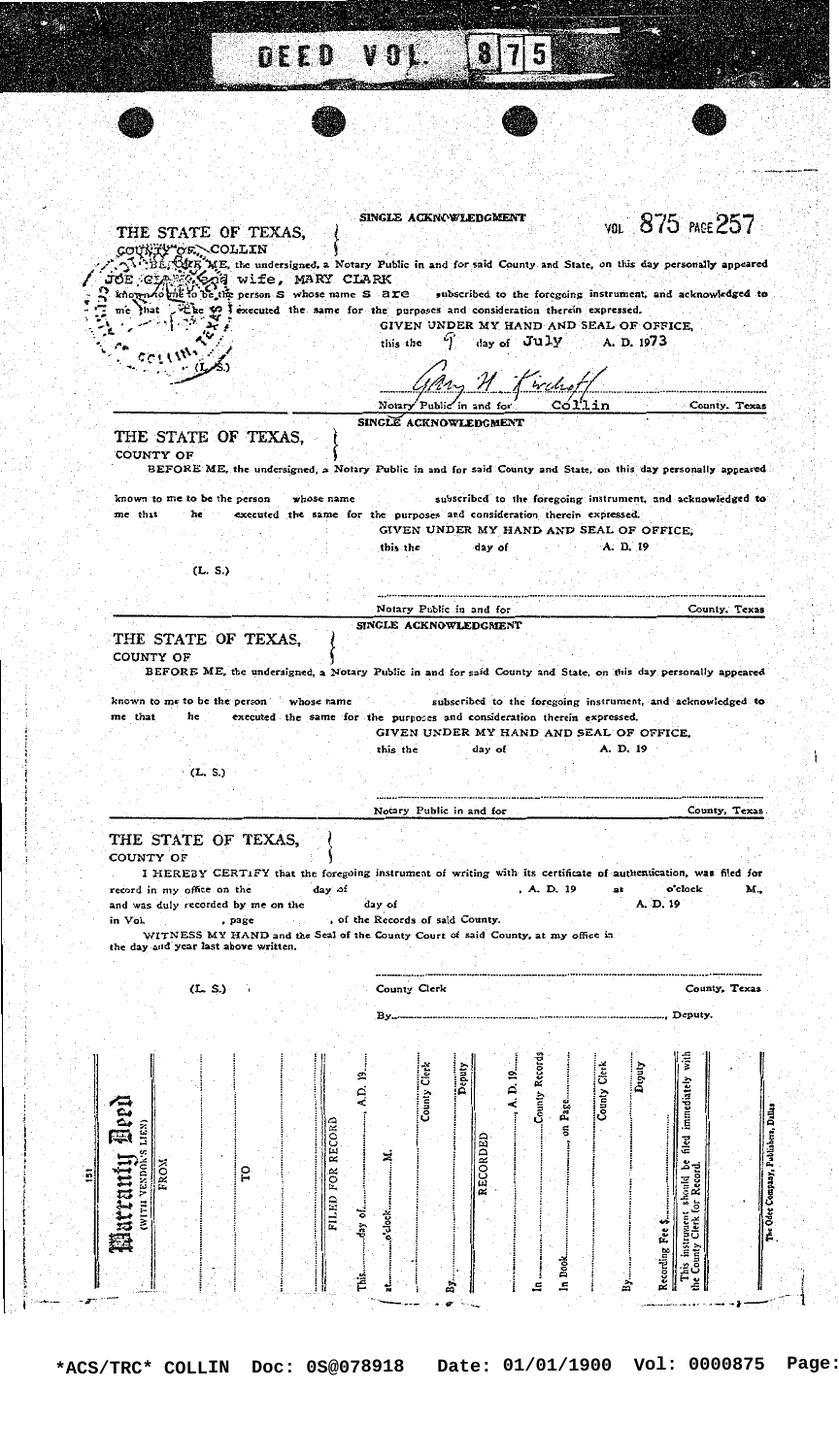## **hZOl OBIS 93— 0070143**

**DECLARATION OF ASSOCIATION AGREEMENT** 

**AND** 

**PROTECTIVE COVENANTS** 

**FOR** 

**" BERRY FARMS** "

**A SUBDIVISION 0F COLLIN COUNTY, TExAS** 

**AS FILED IN** 

**FILE No. 98-0065628, K429, K430. K431, K432** 

**MAP AND PLAT RECORDS OF** 

**COLLIN COUNTY, TEXAS** 

**(ll**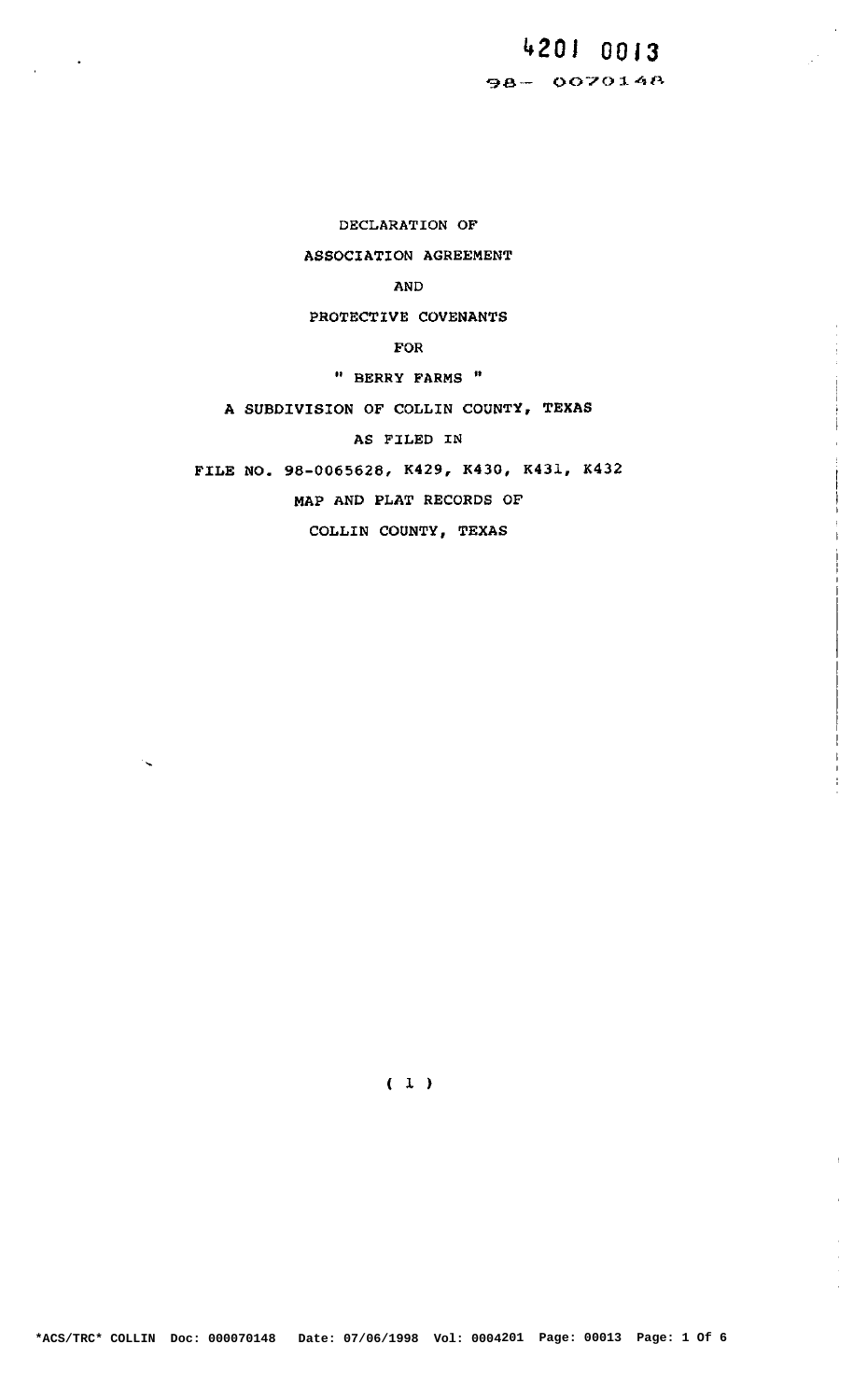**STATE OF TEKAS** 

## **KNOW ALL MEN BY THESE PRESENTS:**

**COUNTY OF COLLIN** 

**THAT BERRY FARMS LIMITED PARTNERSHIP , ("DeVeloper" herein), is the owner of all that certain real property in Collin County, Texas, known as BERRY FARMS, as shown in the Map and Plat Records of Collin County , Texas, file No. 98—0065628, "3,430,431,432.** 

**Developer desires to create and carry out a uniform plan for the improvement, development and sale of all sites in BERRY FARMS for the benefit of the present and future owners of tracts and for the protection of property values therein; and to that purpose, the undersigned hereby adopts and establishes with respect to said land the following declarations, restrictions, covenants, conditions, easements, and liens to apply uniformly to the use, improvements, occupancy and conveyance of any tract of land in BERRY FARMs,including the roads, streets, pathways, waterways and drainage ways therein; and hereby agrees to organize "BERRY FARMS ASSOCIATION". The Articles of Formation and the by—laws of the Association shall provide for membership therein, elections of Directors and Officers and purposes and powers of the Association and for such other conditions as to make effective the rights, privileges, obligations and duties imposed upon the Association by these declarations, covenants and agreements; and hereby delegates and assigns to BERRY FARMS ASSOCIATION the powers of administration and enforcement of the covenants and restrictions and collection and disbursement of any assessments and charges created herein and promotion of the recreation, health, safety and welfare of the residents of BERRY FARMS. All owners of property in said BERRY FARMS shall be members of BERRY FARMS ASSOCIATION, (hereafter"the Association") except any property in BERRY FARMS owned by the City of Melissa being used for a Park or other purpose will not be subject to the Association or these declarations and covenants.** 

#### **ARTICLE** I

#### **RESTRICTIVE COVENANTS**

**Section A. Building type and land use:** 

**1. No more than one residential dwelling will be allowed to be constructed on any tract.** 

**2. No tract shall be further subdivided.** 

**3. Dwellings must be site-built and shall contain a minimum of 1800 sq. ft. in the living area. No Mobile Homes will be allowed 1J1 BERRY FARMS. The roof of any house built in BERRY FARMS shall have a pitch of no less than 6/12. Any residence that is under 2400 sq.ft. in the living area shall be at least 70% brick. Any house that is at least 2400 sq. ft. in the living area may be constucted of log, stucco or frame material as approved by the Archititure Review Board.**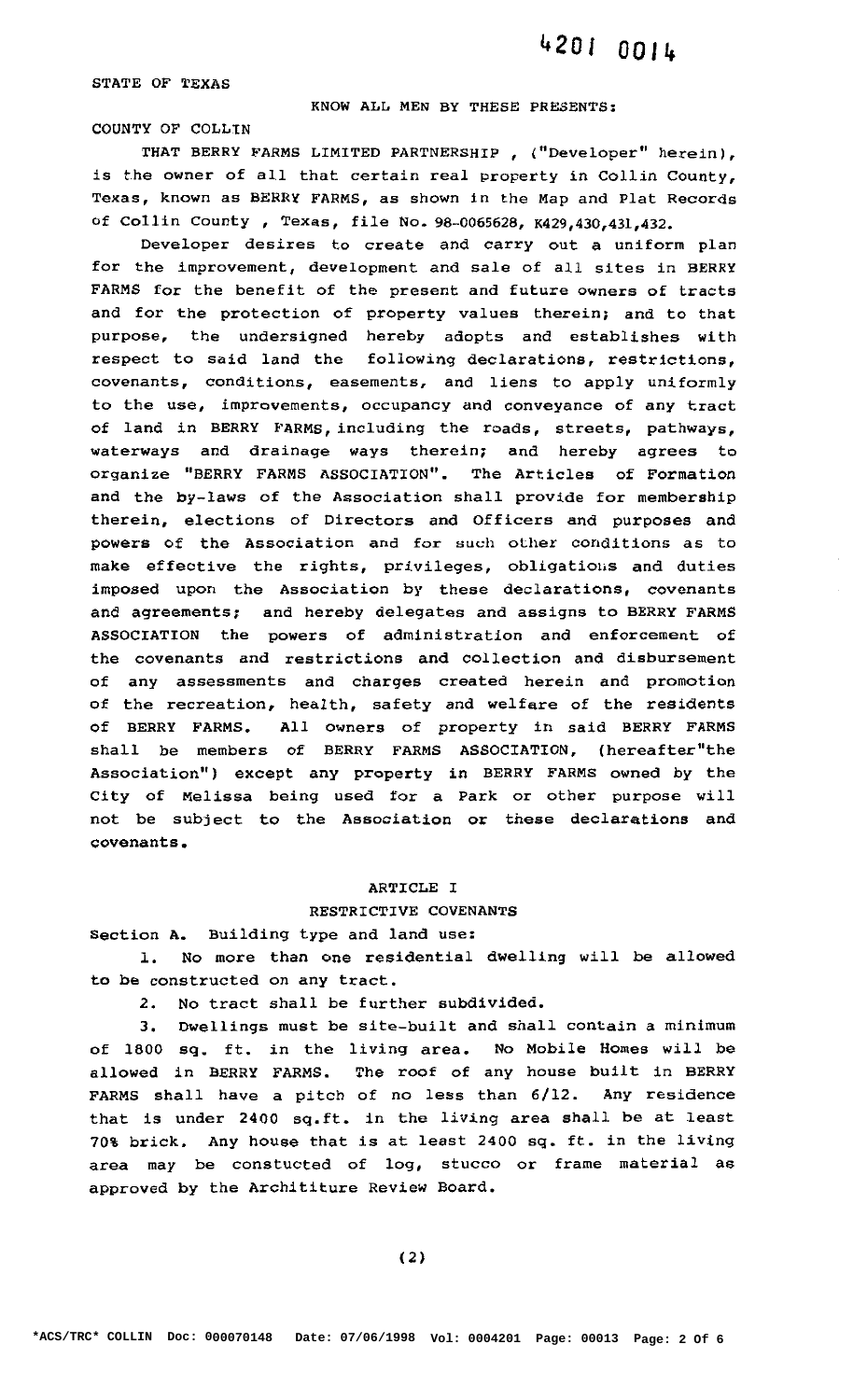**4. No motor vehicles shall be permitted to remain on the premises without current license plates for a period in excess of 10 days. Farm type machinery is not in this category.** 

**5. No tract shall become a junk yard.** 

**a. A junk yard shall be construed to be such when so described by two-thirds of the owners of tracts in this restricted area in writing.** 

**6. No tract shall be used or maintained as a dumping ground for rubbish. Trash, garbage or other waste shall not be kept except in sanitary containers.** 

**7. No outside toilet facilities shall be constructed or maintained on any tract and sewage disposal systems must meet local and state health regulations and must be maintained at all times in accordance with County Sanitary laws. All plumbing and drains must be connected with water tight septic tanks of approved construction. Any unsanitary condition shall be corrected by the owner at his expense upon notification by representative of the restricted area or by the health department having jurisdiction.** 

**8. Easements are reserved and set back lines are to be observed according to the plat as filed in Collin County Records.** 

**9. No noxious or offensive activity shall be maintained or permitted on any property or properties in this restricted area. Nothing shall be done or permitted to be done thereon which may become or may be a nuisance.** 

**10. The restricted area is to be used for residential purposes only and no commercial type business activity may be conducted on the property.** 

**11. A maximum of one (1) large livestock animal may be kept or raised on any tract. Small animals must be confined to the property of the owner and not allowed to be a nuisance to the neighborhood.** 

## **ARTICLE II**

#### **COVENANTS FOR ASSESSMENTS**

**Developer hereby covenants, and each owner of Property described in the plat of BERRY FARMS as filed in Collin County Records by acceptance of his warranty deed or contract for deed, unless expressly waived in such instrument, whether or not it shall be so expressed in said instrument, is deemed to covenant and agree to pay to the Association such assessments and charges established herein and shall pay the same in manner herein provided. All such assessments together with interest thereon and cost of collection of same, shall be a charge on the land and shall be a continuing lien upon the property against which such assessment is made, and shall also be a personal obligation of the owner at the time when assessment fall due.** 

İ.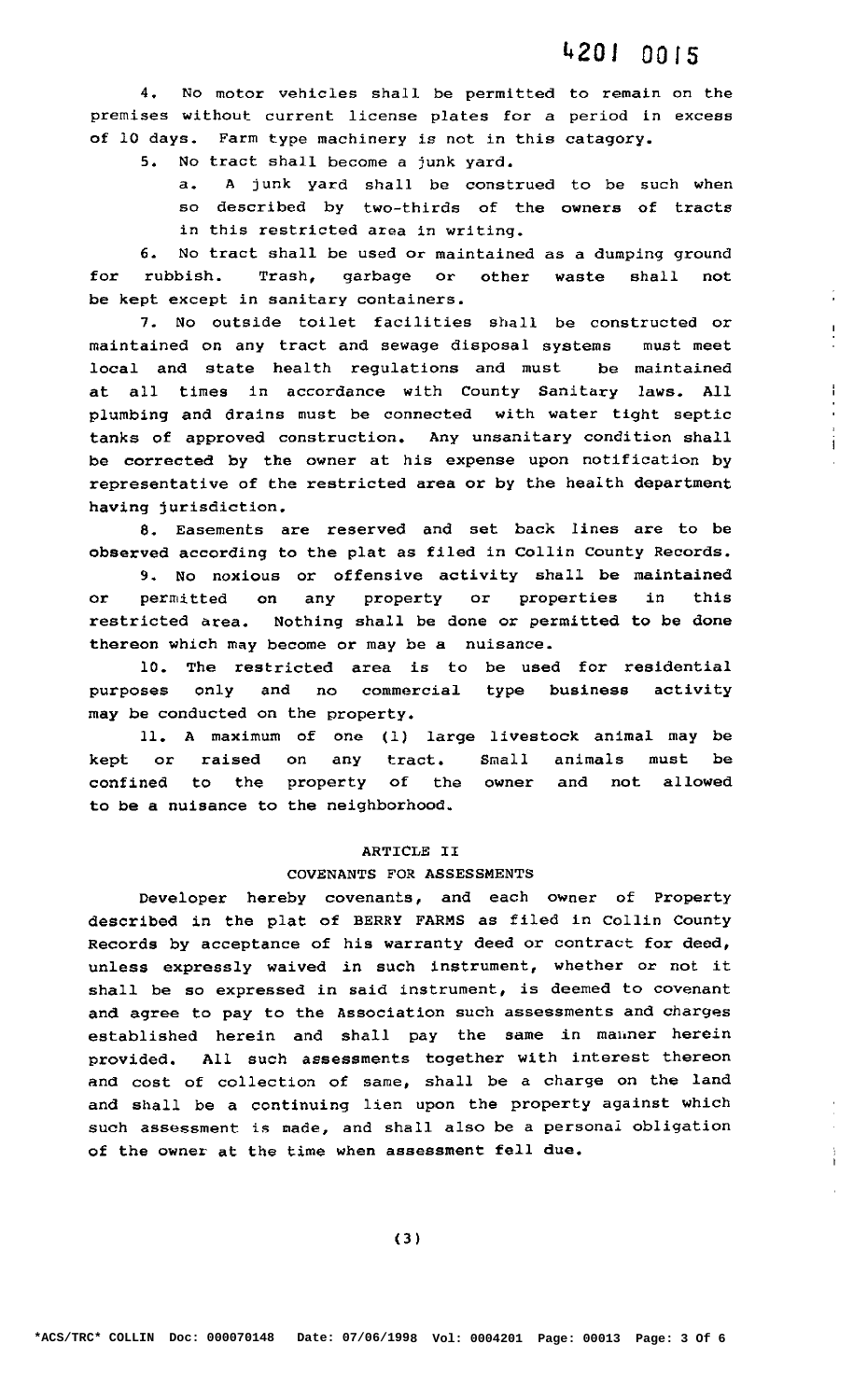**SECTION A. General Assessment** 

**1. A general assessment shall be levied for the following purposes:** 

**a. Providing for the operation of the Association, any maintenance, operating expenses and the establishment of reserve funds to accomplish any purpose provided herein.** 

**2. Each assessable unit shall be assessed the annual general assessment rate. Each tract as shown on the filed plat of BERRY FARMS shall be an assessable unit unless owned by the City of Melissa.** 

**3. The general assessment rate shall be determined by a two—thirds vote of the membership of the Association voting at a meeting called for that purpose. However, until such time as the Developer still owns 20% or less of the property , at which time the Association will be under the direction of the members for election of a Board of Directors, the general assessment shall not exceed \$2.00 per tract per month.** 

**4. The Association may levy a special asseSSment should the need arise provided that such special assessment be approved by two~thirds of the members of the Association attending and voting at a meeting called for that purpose. The manner in which such assessment may become due and payable must be decided by a two thirds vote of the members attending and voting at that meeting.** 

**SECTION B. Non—payment of Assessments.** 

**1. Any assessment not paid when due shall bear interest at the rate of 10% per annum from the date due until the date paid. The Association may bring an action at law against any owner personally obligated to pay the assessment or may foreclose the lien against the property. The Association shall be entitled to reasonable attorney's fees and court costs incurred pursuant to any action taken by law under this section.** 

**2. The lien of assessments provided herein shall be subordinate to the lien of any first lien mortgage. Sale or transfer of any property shall not affect the assessment lien except that the sale or transfer of any property pursuant to mortgage foreclosure or proceeding in lien thereof shall extinguish the assessment lien as to payments which became due prior to the date of such sale or transfer. No sale or transfer shall relieve any property from liability for any assessment thereafter becoming due or from the lien thereof.** 

## **ARTICLE III ARCHITECTURE** REVIEW **BOARD**

**l. The Developer hereby establishes an Architecture Review Board, consisting of the members named below:** 

**Roger Liudahl, Mark Ragon, Claude E. Hearn, Billy W. Sportsman.**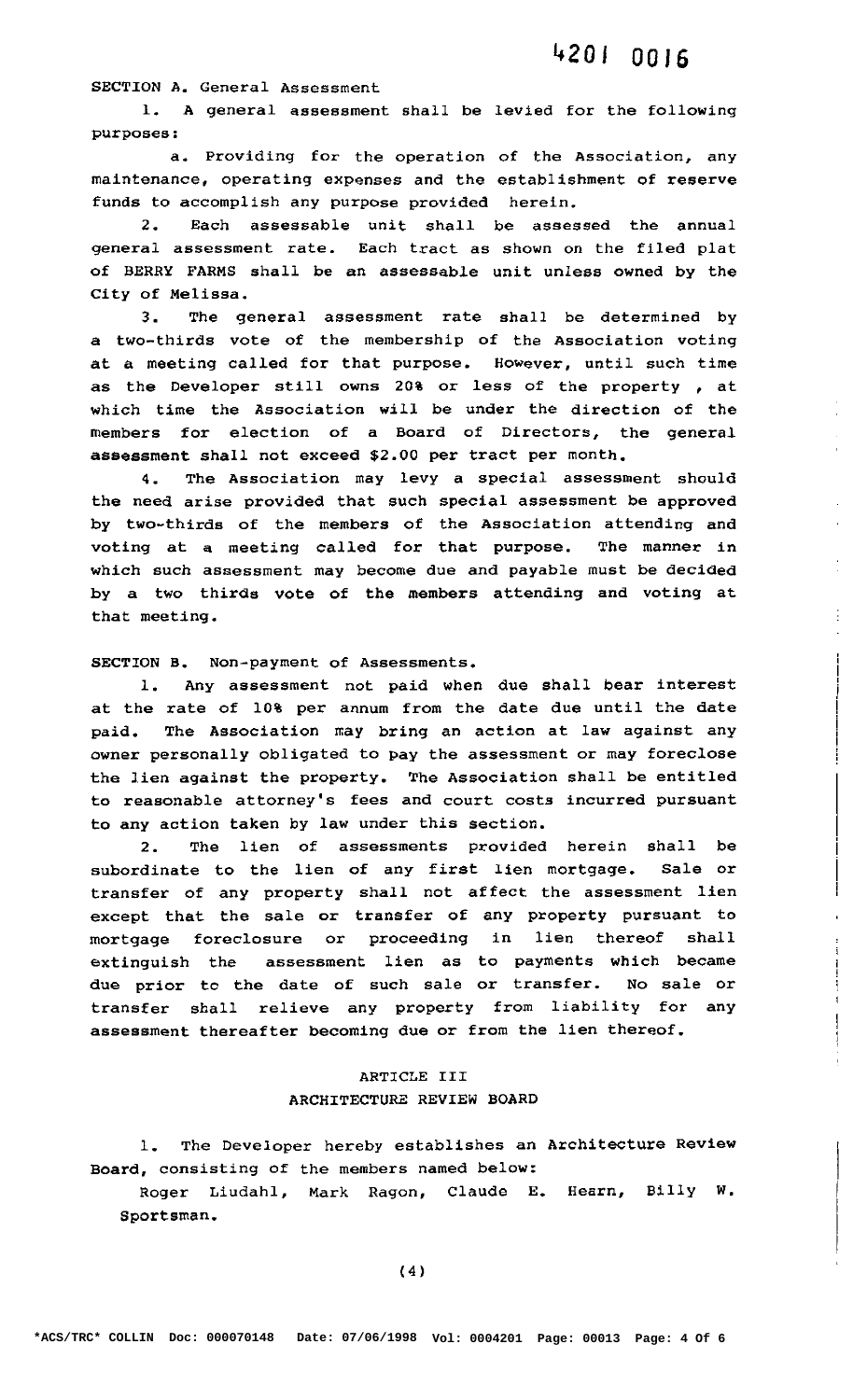**2. Any** proposed **building plans must be submitted to the Architecture** Review **Board and approved by the Board before any construction can begin. Such plans should be delivered to the Board at 2252 E. University Drive, McKinney, Texas.** 

**3. In the event that the plans are submitted to the Board and the Board does not notify the Builder whether or not the plans are approved within 30 days from date the plans are submitted, it will be assumed the plans are approved and construction may begin.** 

**4. If the Board finds anything in the plans that does not meet the restrictive covenants they will notify the Builder in writing and the plans must be corrected and resubmitted to the Architecture Review Board.** 

**5. Developer may from time to time appoint different people to be members of this Architecture Review Board.** 

#### **ARTICLE IV**

## **TERMS, ENFORCEMENT, APPLICABILITY, SEVERABILITY**

**It is the intention of the makers hereof that the provisions of this Article shall apply uniformly throughout the Subdivision.** 

**1. TERMS: These convenants are to run with the land and shall be binding on all parties and all persons claiming under them for a period of thirty (30) years from the date these covenants are recorded, after which time said covenants shall be automatically extended for successive periods of ten (10) years unless an instrument signed by a two—thirds majority of the then owners of the tracts has been recorded agreeing to change said covenants in whole or in part.** 

**2. ENFORCEMENT: If the owner of any tract in said restricted area, or any other person, shall violate any of the covenants herein, it shall be lawful for any other person or persons owning any real property in said restricted area to prosecute and proceeding at law or in equity against the person or persons violating or attempting to violate any such covenant and either to prevent him or them from doing so or to recover damages or other dues for such violation.** 

**3. SEVERABILITY: Invalidation of any one of these covenants by judgment or court order shall in no wise affect any of the other provisions which shall remain in full force and effect.** 

**WITNESS MY HAND** this the  $\frac{352}{4}$  day of  $\frac{100}{4}$ .

**BERRY may FARMS** LIMITED **pifirprasnip By: Mark Ragon, General Partner**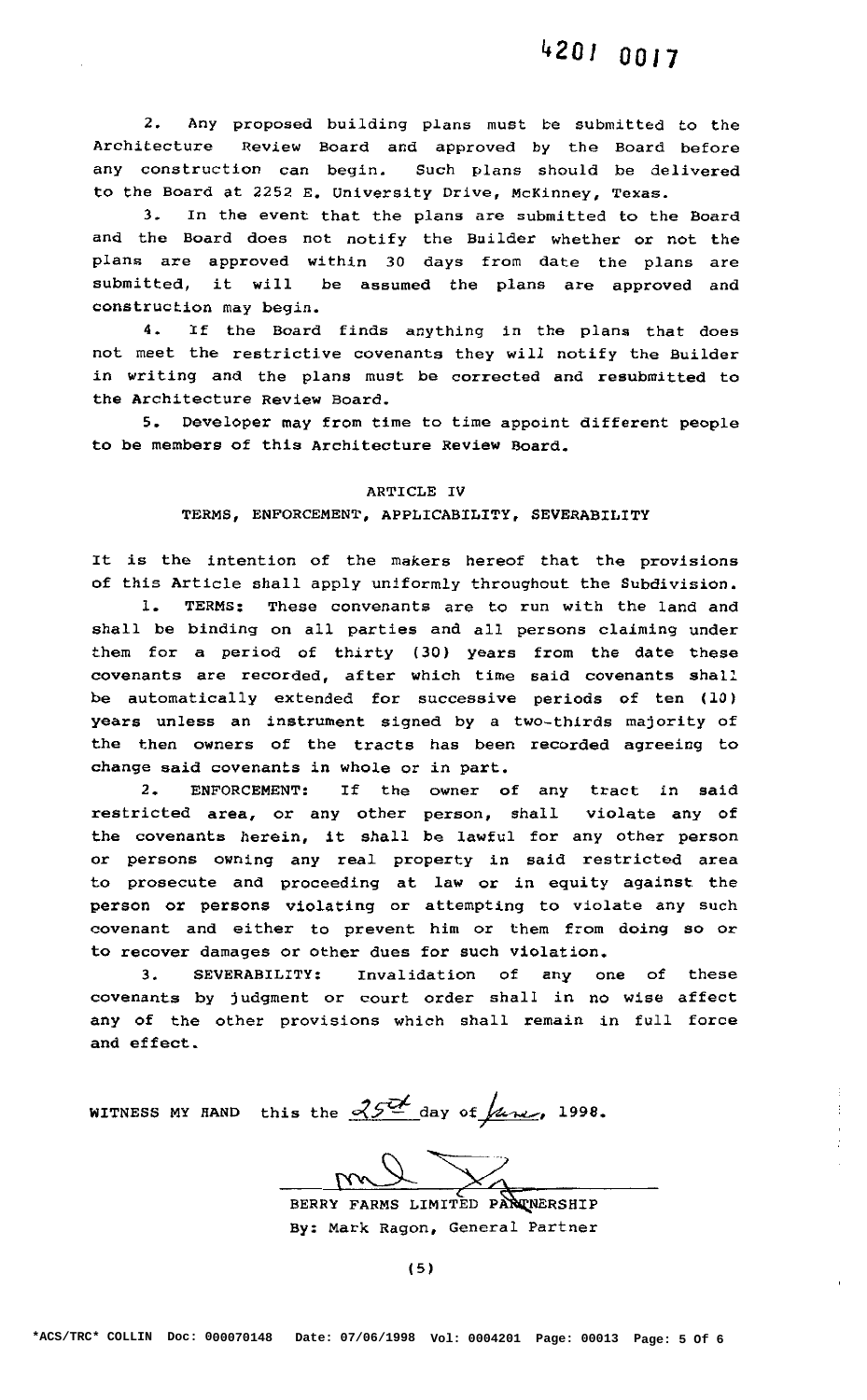#### **ACKNOWLEDGMENT**

STATE OF TEXAS

COUNTY OF COLLIN

This instrument was acknowledged before me on the  $\frac{25}{4}$  day of  $\frac{25}{4}$  day of  $\frac{25}{4}$  J. 1998 by MARK RAGON, General Partner for BERRY FARMS

<u>15 illy</u><br>NOTARY PUBLIC, STATE OF TEXAS

**BILLY LANIER** Notary Public STATE OF TEXAS My Comm. Exp. 04/08/2000

 $\frac{\beta_{ILLY}}{\text{NOTARY's PRINIED NAME}}$ 

rovision hotca which restricts the sale, rotel, or use of the<br>ISED Roll, Property because of Colúr or nace is inhald and<br>Orcealle Unor Federal Law<br>Columny the driving form in the fire Humble Soundain Politics<br>In Say Santoi

**JUL 0 6 1998** 

Felom Ster

Filed for Record in:<br>COLLIN COUNTY, TX<br>HONORABLE HELEN STARNES Un 1998/07/06  $At 8:57A$ Number: 98- 0070148<br>Type : RS 19.00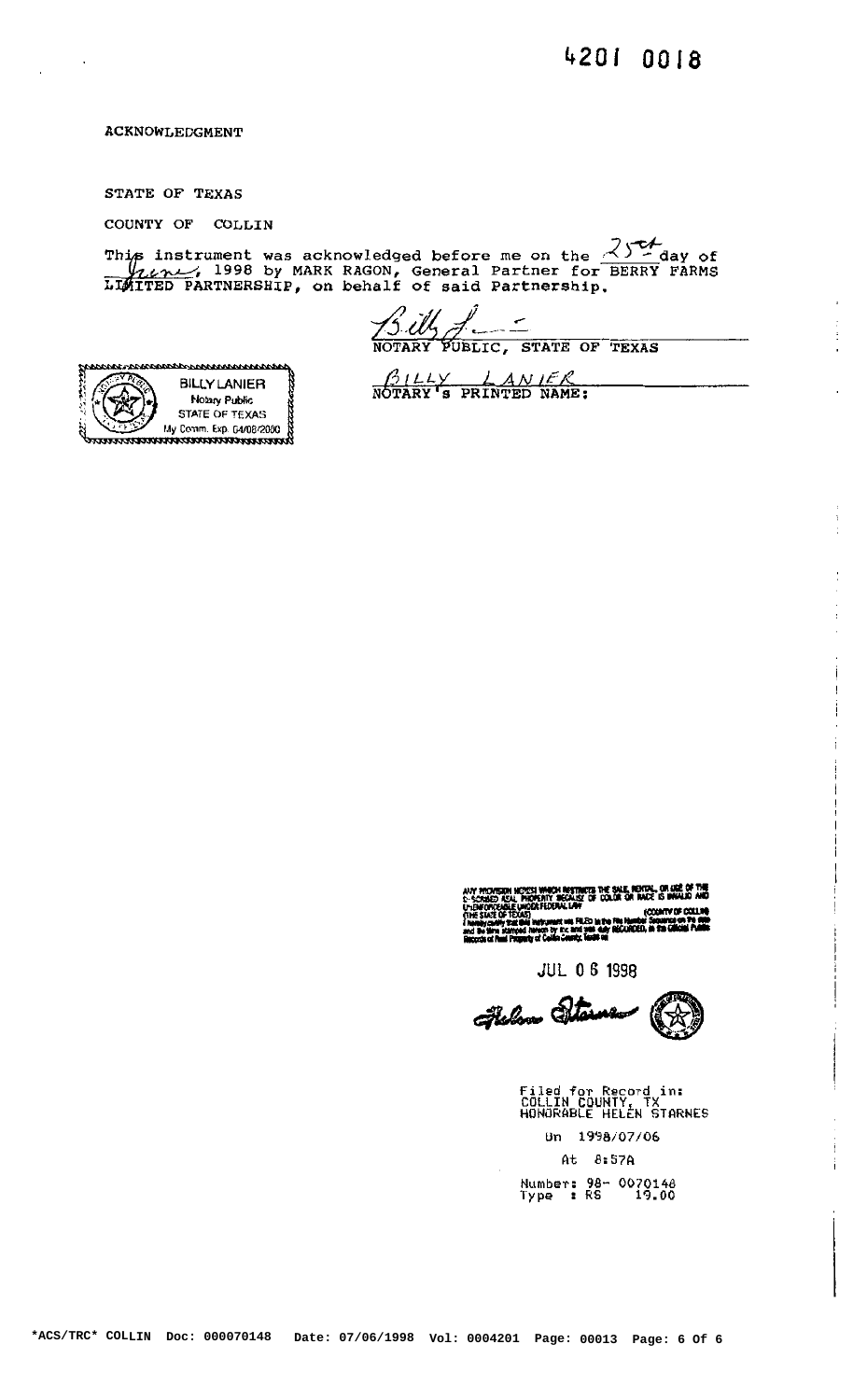## **, 1,20] 00,9 93~ 0070i4'3**

## **ARTICLES OF FORMATION OF BERRY FARMS ASSOCIATION**

**I, Mark Ragon, being the** General **Partner of BERRY FARMS LIMITED PARTNERSHIP, which Partnership is the owner and developer of the addition known as BERRY FARMS, do hereby adopt the following Articles of Formation for BERRY FARMS ASSOCIATION:** 

#### **ARTICLE** I

**The name of the Association is BERRY FARMS ASSOCIATION, ("Association" herein) .** 

#### **ARTICLE II**

**The Association is for non-profit purposes. The value of the goods, chattels, land, rights and credits owned by the Association is none. The Association shall be non—profit sharing and no part of the income or property of the Association shall inure, directly or indirectly, to the benefit of any member or director, or to any person participating in the Association.** 

#### **ARTICLE III**

**The period of its duration is perpetual.** 

#### **ARTICLE IV**

**The purpose or purposes for which the Association is organized are:** 

**(a) to promote the health, safety and welfare of its members within the subdivision known as BERRY FARMS addition in Melissa, Collin County, Texas.** 

**(b) to exercise the powers and privileges and perform those duties and obligations of the Association as set forth in that certain Declaration of Covenants and Restrictions ("Declarations" herein) of record in File 98-0065628,Pg. K429 of the Deed Records of Collin County, Texas.** 

**(c) to fix, levy, assess, collect and enforce by any lawful means, payment of all charges and assessments pursuant to the terms of the aforesaid Declaration; and to pay all expenses in connection therewith together with all other expenses incidental to the conduct of the business of the Association, including any licenses, taxes and/or other charges imposed against the property of the Association, if any.** 

q **(d) to purchase, receive, lease or otherwise acquire, own, hold, improve, use or otherwise deal in and with real or personal property, or any interest therein, wherever situated, as the purposes of the Association shall require, and on such terms and conditions as may be agreed by the Membership of the Association.** 

**(e) to pledge, sell, lease, operate, maintain, transfer or otherwise dispose of all or any part of its personal property.**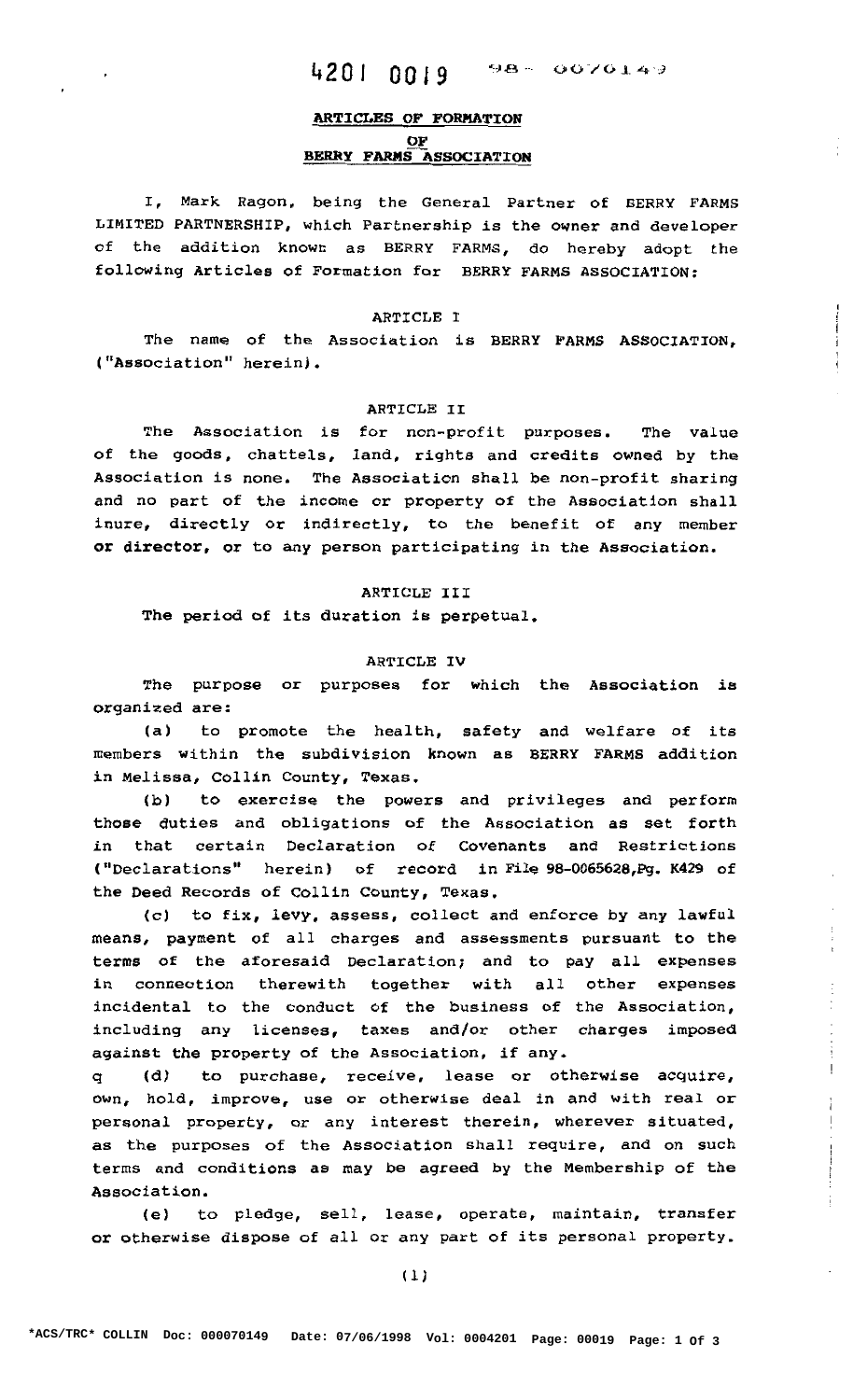## **1:20! 0020**

**(f) to mortgage all or any part of its real property, together with improvements thereon provided** that **said mortgage shall be approved by two—thirds vote of members attending and voting thereon .** 

**(g) to dedicate, sell or transfer all or any part of its real property and/or improvements thereon, subject to the approval of two—thirds of the members voting thereon.** 

**(h) to participate in mergers and consolidations with other non—profit associations organized for the purposes provided herein.** 

#### **ARTICLE V**

**The Post Office address of the initial registered office of the Association is 2252 E. University Drive, McKinney, Texas 75069, and the initial registered agent at such address is Mark Ragon.** 

#### **ARTICLE VI**

**The number of Directors constituting the initial Board of Directors of the Association is four (4) and the names and addresses of the persons who are to serve as initial Directors are:** 

**Mark Regen, 4220 Magnolia, McKinney TX** 75070 **Roger Liudahl, 11390 Wild Rose Lane, Anna Tx** 75409 **Claude E. Hearn, 10824 Snow White Dr, Dallas TX 75229 Billy W. Sportsman, 2236 E. University Dr, McKinney TX** 75069

#### **ARTICLE VII**

**A. Every owner of a fee simple interest in any property that is part of the BERRY FARMS addition , City of Melissa, Texas, as the plat filed in Collin County Map and Plat Records, except the City of Melissa, shall be a member of the Association. ( Any part of Berry Farms Addition owned by the City of Melissa for a park or other purposes shall not be subject to this Association and this Association shall have no obligation or responsibility to the City of Melissa or anyone else for such property). Every holder of a leasehold interest in and to any residential property within the said BERRY FARMS shall be likewise entitled to membership in the Association provided that said leasehold interest shall be or have been for an initial term of not less that twelve (12) months, and provided further that the taking under the said lease shall be subject to such other conditions as may be prescribed by the By—Laws of the Association.** 

**13. Each member shall be entitled to vote in accordance with the number of tracts owned by said member to the extent of two votes per tract owned or as otherwise provided by the By—Laws of the Association. Holders of leasehold rights shall be entitled to the vote of the land owner from whom said leaseholder holds his rights unless the vote is en: a matter in which the land owner will be required to pay some fees, then the landowner will be permitted to cast that vote.**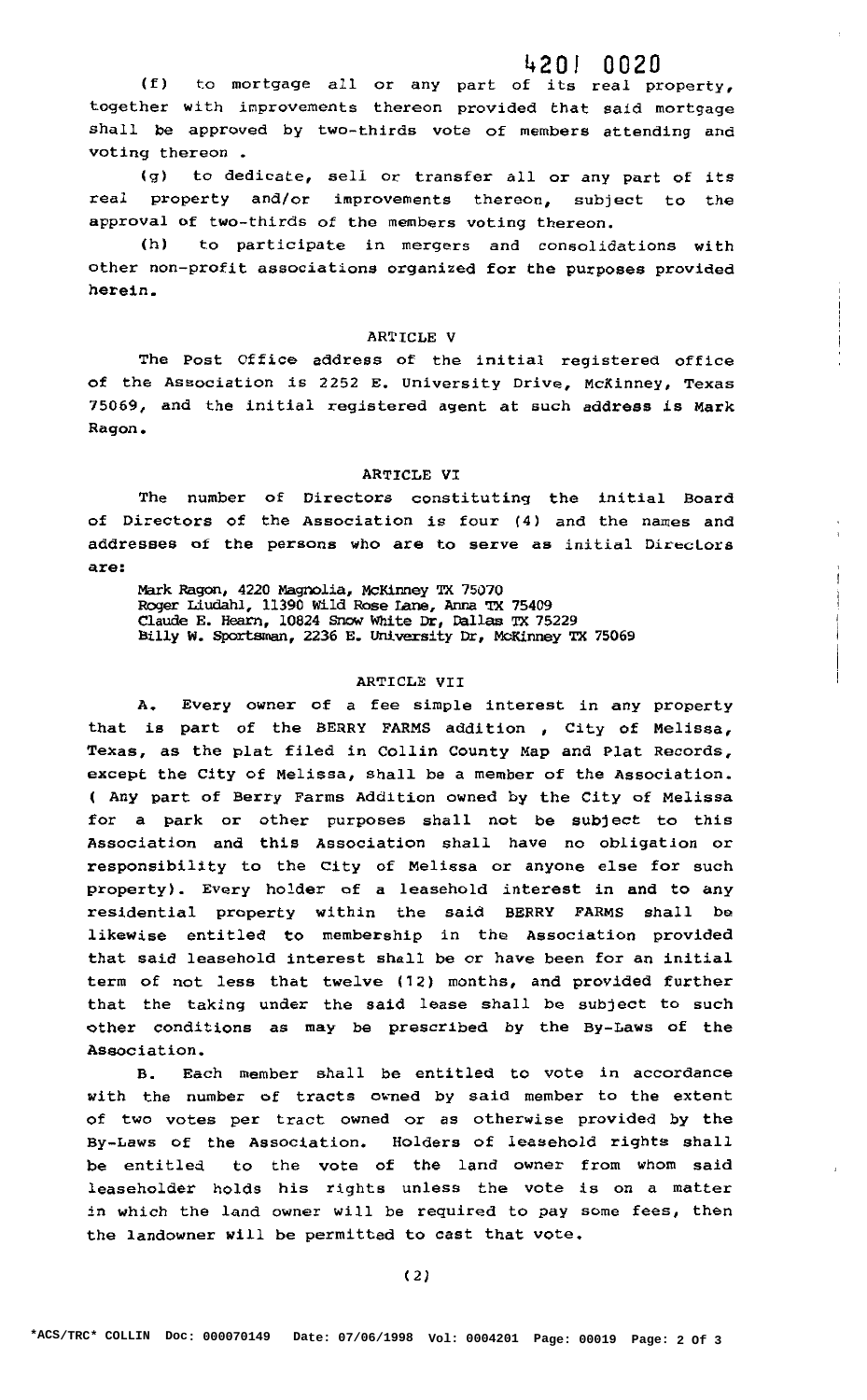**C. Unless provided otherwise herein or in the By-Laws of the Association, all matters submitted to a vote must carry by a majority of two-thirds of the members voting. The By-Laws may provide for voting by mail or by proxy.** 

**D. The By-Laws of the Association shall provide that the management of the affairs of the Association shall be vested in the Board of Directors. The Board of Directors may be enlarged but shall never exceed nine (9) in number.** 

**E. These Articles of Formation may be amended only on approval of two-thirds of the members provided that notice of same shall have been given to all members.** 

of  $\mu$ urce, 1998. IN WITNESS WHEREOF, I have hereunto set my hand this the 15th day

**Mark Ragon, General P tner of BERRY FARMS LIMITED PARTNERSHIP** 

**STATE OF TEXAS COUNTY OF COLLIN** 

**his instrument was acknowledged before me on the4525fQéday of** *,* **1998, by Mark Ragon, General Partner of BERRY FARMS LIN ED PARTNERSHIP, on behalf of said Partnership.** 

<u>nnnnnnnnnnnnn</u> **BILLY LANIER STATE OF TEXAS**  

*J*  **Notary Public, State of Texas** 

**INOTE: INSTERNAL RESOLUTE: Notary's Commission Expires:**  $4\sqrt{8}$  2000

(3) Fielen Star

**Filed for Record in: COLLIN COUNTY HDNURQELE** HELEN **STARHES On 1998/07/06 Qt 3:579 Number: 98- 0070149 The CONSTRUMERT CONSTRUMERT CONSTRUMERT CONSTRUMERT CONSTRUMERT CONSTRUMERT CONSTRUMERT CONSTRUMERT CONSTRUMERT CONSTRUMERT CONSTRUMERT CONSTRUMERT CONSTRUMERT CONSTRUMERT CONSTRUMERT CONSTRUMERT CONSTRUMERT CONSTRUMERT C**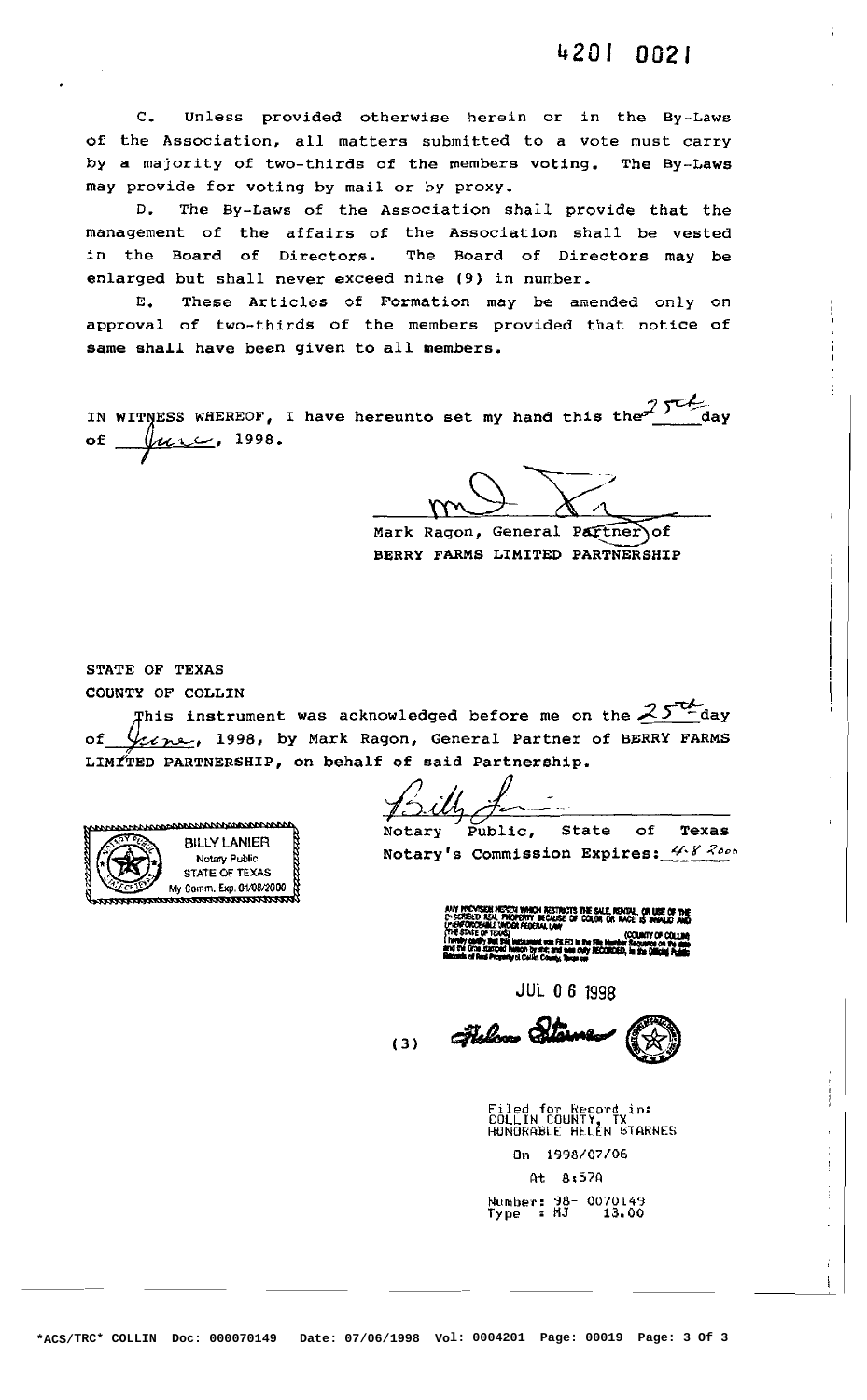# 5497 003557 **2003-0179198**

 $\sim 10^6$ 

 $\bar{\mathcal{A}}$ 

- 1

**\*ACS/TRC\* COLLIN Doc: 000179198 Date: 09/08/2003 Vol: 0005497 Page: 03557 Page: 1 Of 3**

**AMENDMENT TO THE** 

## **DECLARATION OF**

## **ASSOCIATION AGREEMENT**

**AND** 

## **PROTECTIVE COVENANTS**

**FOR** 

## **BERRY FARMS**

## **A SUBDIVISION OF COLLIN COUNTY, TEXAS**

## **AS FILED IN**

**FILE NO. 98-0065628, K429, K430, K431, K432** 

## **MAP AND PLAT RECORDS OF**

**COLLIN COUNTY, TEXAS** 

 $\mathbf{1}$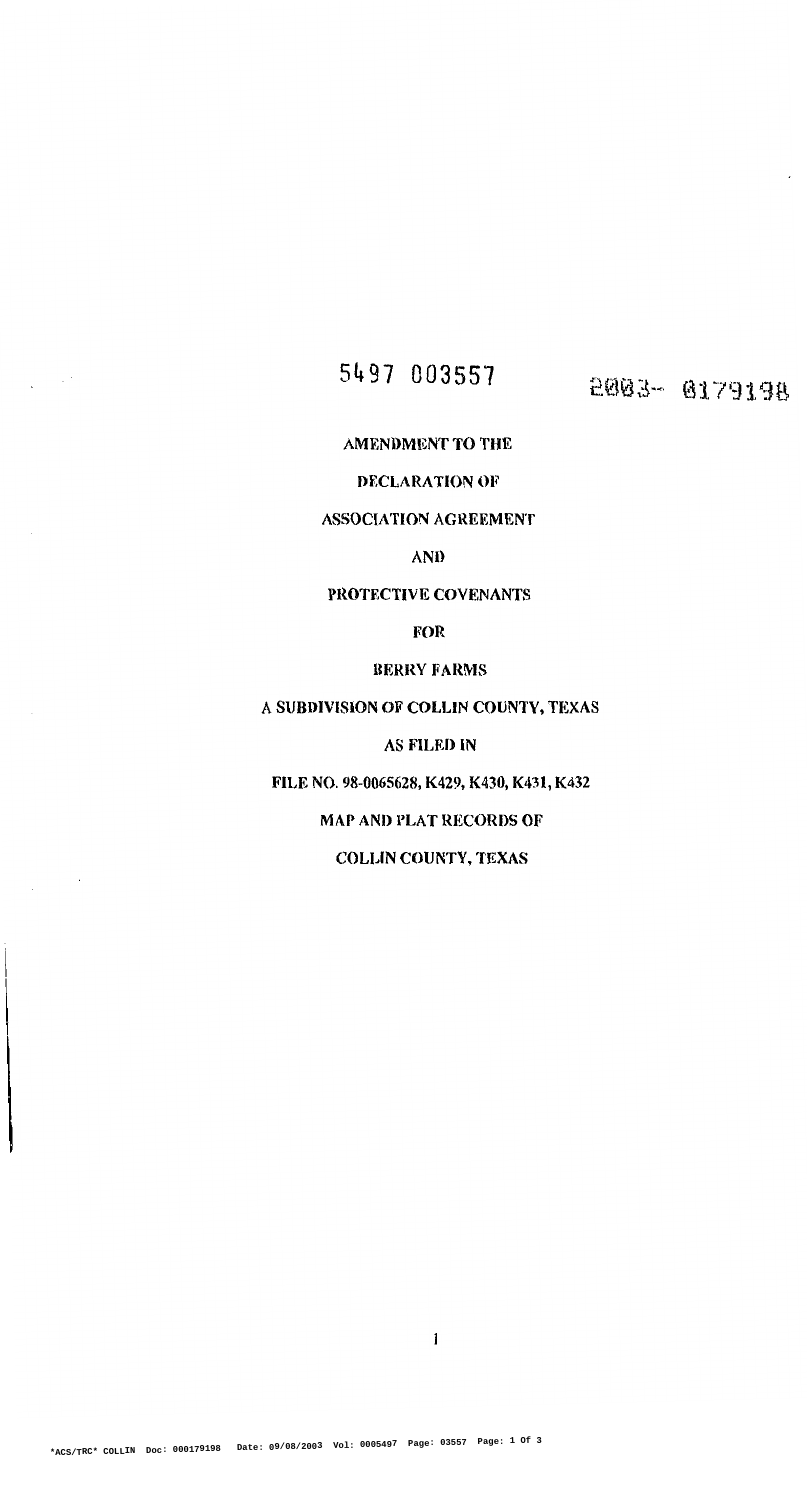**\*ACS/TRC\* COLLIN Doc: 000179198 Date: 09/08/2003 Vol: 0005497 Page: 03557 Page: 2 Of 3**

# $\sim$  **share 1003558**

### **Amendment to the Berry Farms Protective Covenants**

**Reference: Association Agreement and Protective Covenants for Berry Farms, as filed in File**  98-0070148, **Book 420], Pages** 0013 **through 0018, Collin County, Texas.** 

**By greater than two-thirds majority of the votes cast at a special meeting March 9, 2003, convened under the authority of the Bylaws of Berry Farms Property Owners Association, inc, (A Texas Non-Profit Corporation), Berry Farms residents (members of the Berry Farms Property Owners Association) approved the following amendment (addition) to Article I (Restrictive Covenants), Section A (Building type and land use), of the Declaration of Association Agreement and Protective Covenants for Berry Farms, a Subdivision of Collin County, Texas, as filed in File No. 98-0065628, K429, K430, K43 l , K432, Map and Plat Records of Collin County, Texas:** 

This instrument was acknowledged before me on the  $\frac{47h}{\sqrt{16}}$  day of Seple ber, 2003, by **CHARLIE BUSCl-l, President, Berry Farm Homeowners Association, on behalf of said** 

<u>Commence 4, Bradly</u> **Notary Public, State of Esq-n 'B-llt- Ola** 

**(Added) l2. Residential mailboxes within the Berry Farms Subdivision will be supported and surrounded with a brick or stone structure using brick or stone representative of the brick or stone with which the associated residence is constructed and will meet the elevat ion requirements set forth by the US Postal Service. Mailboxes supported with posts or structures that do not meet this specification at the time this amendment is adopted may remain in place until such time as they must be replaced because of deterioration or other loss. At that time they must be replaced with a brick or stone structure as specified in this amendment.** 

**WITNESS MY HAND this the**  $\frac{\mu^2 h}{\mu^2}$  **day of**  $\frac{\mu^2 h}{\mu^2}$  **(2003.** 

**Eerry Farms Property whers Association** 

**By: Charlie Busch, President** 

**ACKNOWLEDGEMEN'I'** 

**STATE OF TEXAS** 

**COUNTY 01" COLLIN** 

**Association.** 



 $\overline{2}$